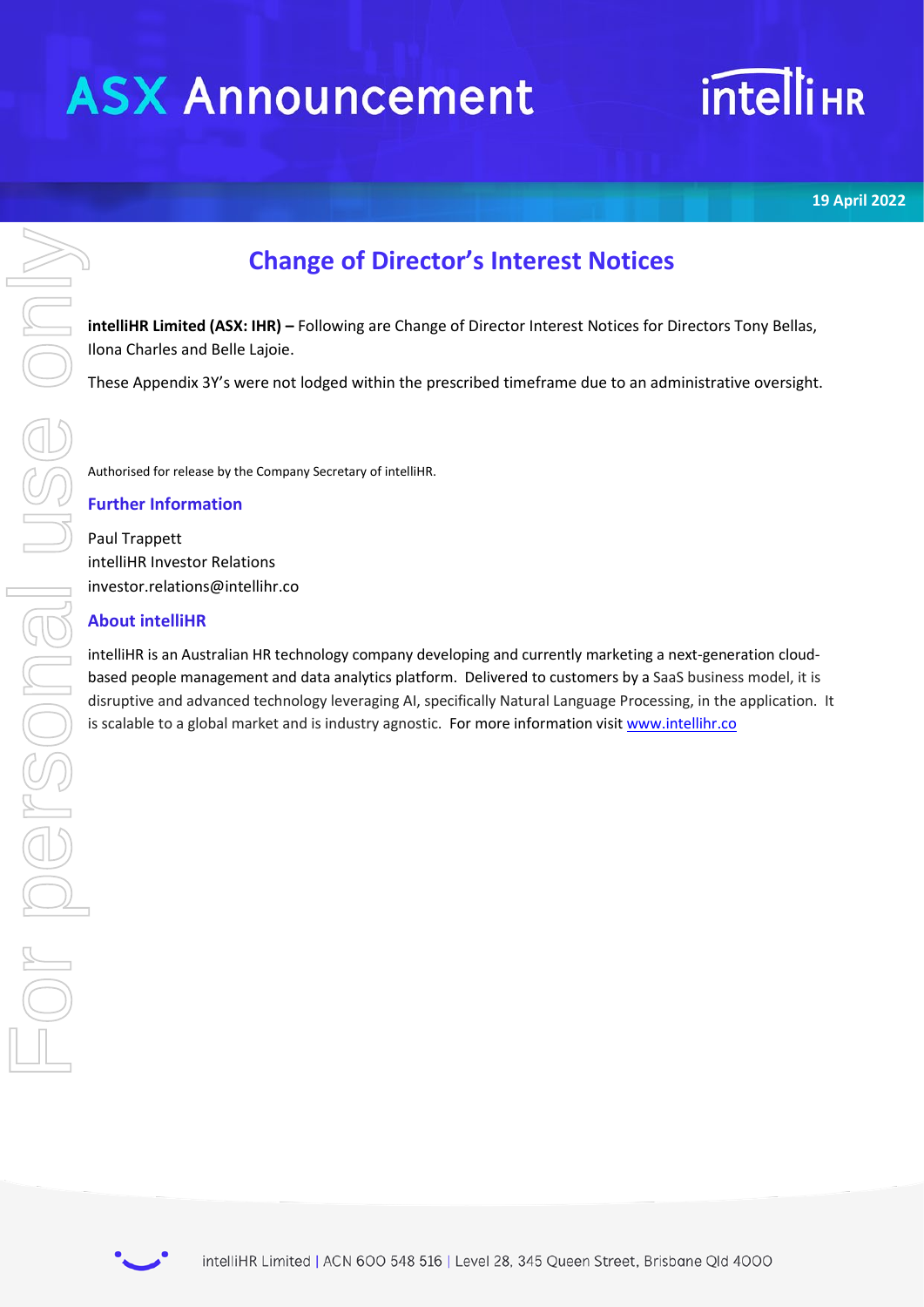*Rule 3.19A.2*

# **Appendix 3Y**

### **Change of Director's Interest Notice**

*Information or documents not available now must be given to ASX as soon as available. Information and documents given to ASX become ASX's property and may be made public.*

Introduced 30/09/01 Amended 01/01/11

| Name of entity | <b>INTELLIHR LIMITED</b> |
|----------------|--------------------------|
| ABN            | 38 600 548 516           |

We (the entity) give ASX the following information under listing rule 3.19A.2 and as agent for the director for the purposes of section 205G of the Corporations Act.

| <b>Name of Director</b> | <b>ANTHONY BELLAS</b> |
|-------------------------|-----------------------|
| Date of last notice     | 7 December 2021       |

#### **Part 1 - Change of director's relevant interests in securities**

*In the case of a trust, this includes interests in the trust made available by the responsible entity of the trust*

Note: In the case of a company, interests which come within paragraph (i) of the definition of "notifiable interest of a director" should

| be disclosed in this part.                                                                                                                          |                                                                                  |  |
|-----------------------------------------------------------------------------------------------------------------------------------------------------|----------------------------------------------------------------------------------|--|
| Direct or indirect interest                                                                                                                         | <b>DIRECT</b>                                                                    |  |
| Nature of indirect interest<br>(including registered holder)<br>Note: Provide details of the circumstances giving rise to the relevant<br>interest. | Mr Bellas is a Director and Shareholder of AG & M<br><b>Bellas Super Pty Ltd</b> |  |
| Date of change                                                                                                                                      | 4 April 2022                                                                     |  |
| No. of securities held prior to change                                                                                                              | 4,957,545 ordinary shares (indirect)<br>140,900 ordinary shares (direct)         |  |
| <b>Class</b>                                                                                                                                        | Ordinary shares                                                                  |  |
| Number acquired                                                                                                                                     | 72,579 ordinary shares                                                           |  |
| Number disposed                                                                                                                                     | Nil                                                                              |  |
| <b>Value/Consideration</b><br>Note: If consideration is non-cash, provide details and estimated<br>valuation                                        | \$0.158 per share                                                                |  |

<sup>+</sup> See chapter 19 for defined terms.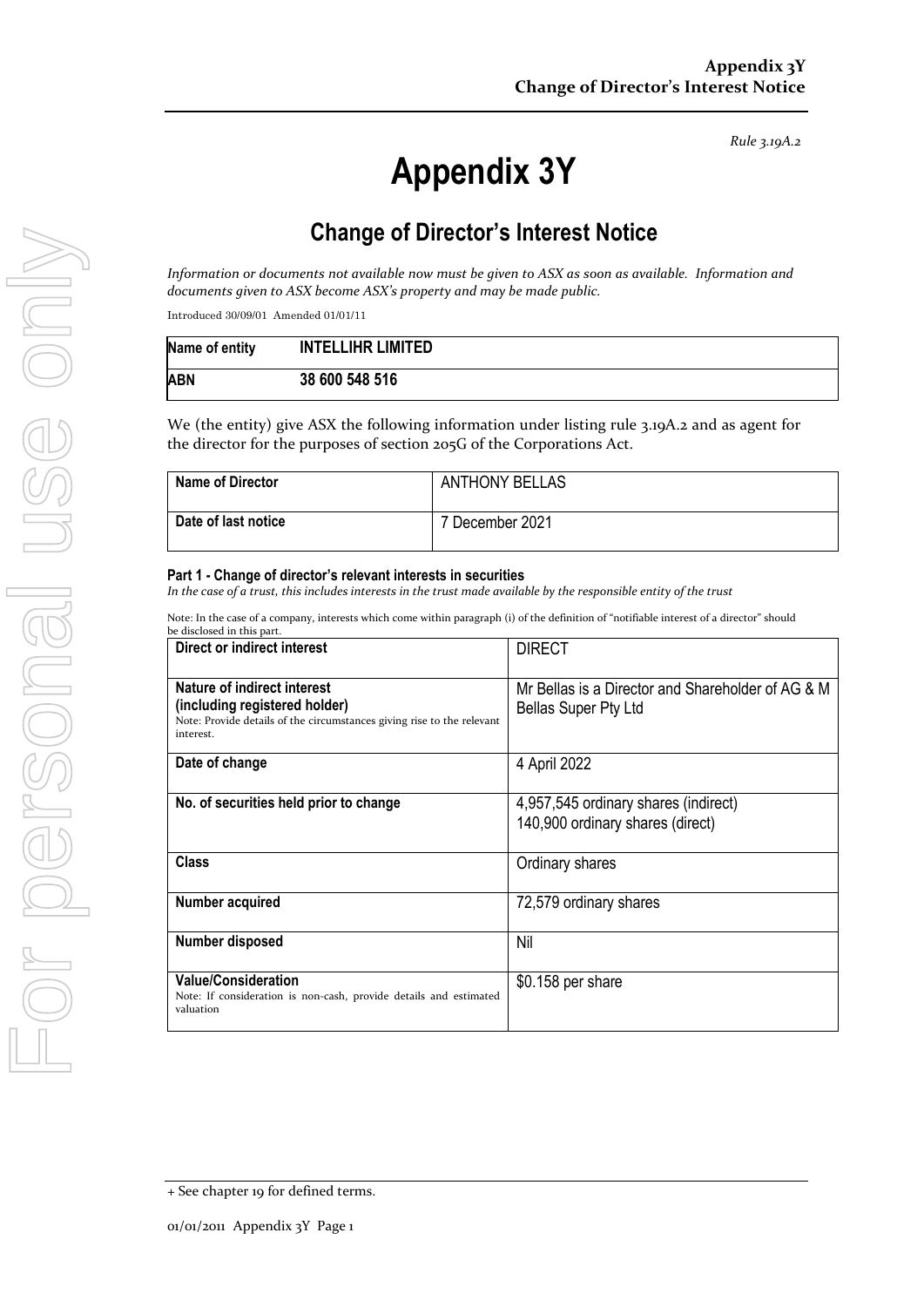| No. of securities held after change                                                                                                                                        | 4,957,545 ordinary shares (indirect)<br>213,479 ordinary shares (direct)                                                            |
|----------------------------------------------------------------------------------------------------------------------------------------------------------------------------|-------------------------------------------------------------------------------------------------------------------------------------|
| Nature of change<br>Example: on-market trade, off-market trade, exercise of options,<br>issue of securities under dividend reinvestment plan, participation in<br>buy-back | Shares issued as part of non-executive director<br>remuneration, following shareholder approval at<br>AGM held on 30 November 2021. |

### **Part 2 – Change of director's interests in contracts**

Note: In the case of a company, interests which come within paragraph (ii) of the definition of "notifiable interest of a director" should

| <b>Detail of contract</b>                                                                                       | N/A |
|-----------------------------------------------------------------------------------------------------------------|-----|
| <b>Nature of interest</b>                                                                                       |     |
| Name of registered holder                                                                                       |     |
| (if issued securities)                                                                                          |     |
| Date of change                                                                                                  |     |
| No. and class of securities to which                                                                            |     |
| interest related prior to change                                                                                |     |
| Note: Details are only required for a contract in<br>relation to which the interest has changed                 |     |
| Interest acquired                                                                                               |     |
|                                                                                                                 |     |
| Interest disposed                                                                                               |     |
| <b>Value/Consideration</b><br>Note: If consideration is non-cash, provide details<br>and an estimated valuation |     |
| Interest after change                                                                                           |     |

### **Part 3 –** +**Closed period**

| Were the interests in the securities or contracts detailed   No<br>above traded during a <sup>+</sup> closed period where prior written |  |
|-----------------------------------------------------------------------------------------------------------------------------------------|--|
| clearance was required?                                                                                                                 |  |
| If so, was prior written clearance provided to allow the trade<br>to proceed during this period?                                        |  |
| If prior written clearance was provided, on what date was this<br>provided?                                                             |  |

<sup>+</sup> See chapter 19 for defined terms.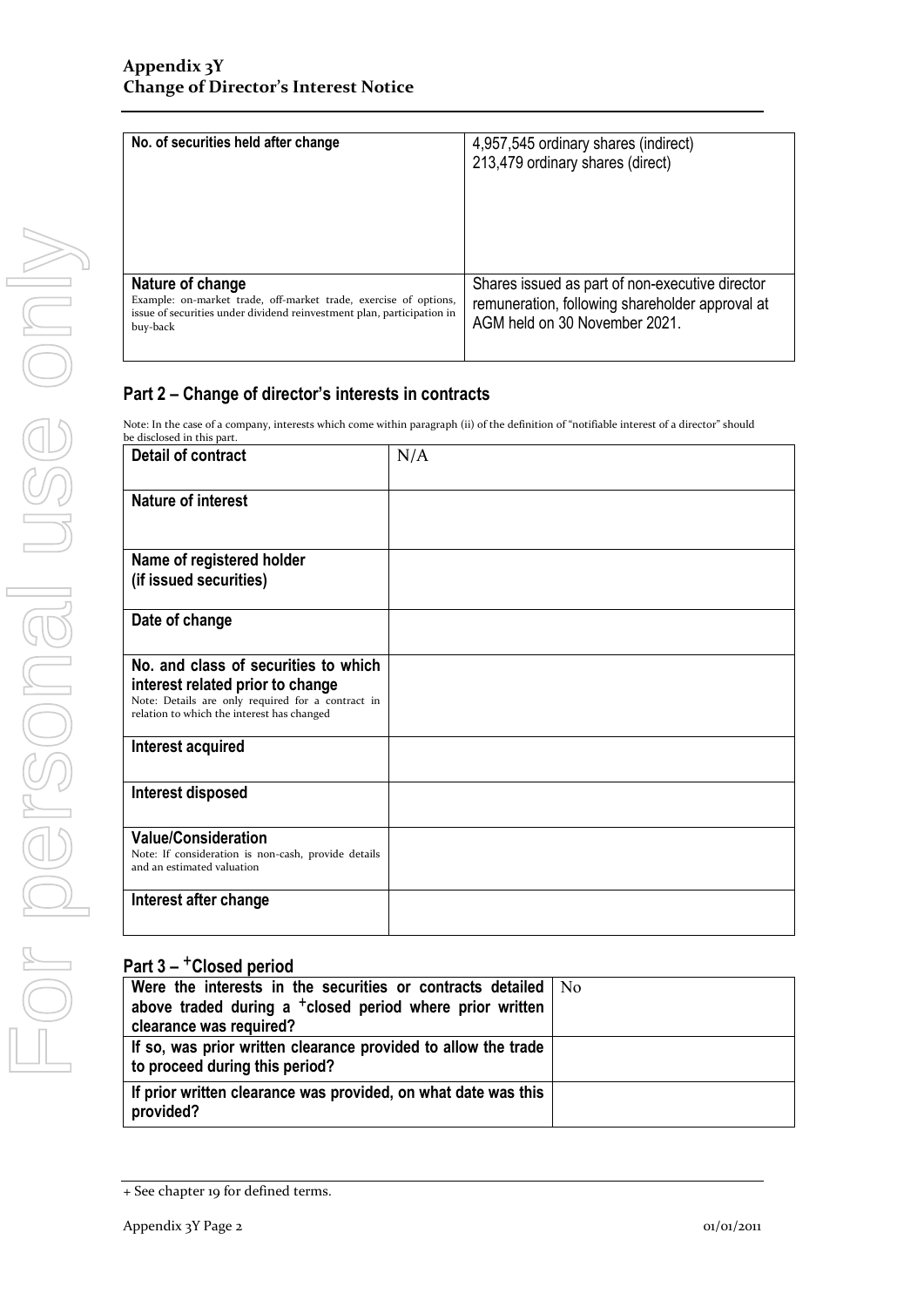*Rule 3.19A.2*

# **Appendix 3Y**

### **Change of Director's Interest Notice**

*Information or documents not available now must be given to ASX as soon as available. Information and documents given to ASX become ASX's property and may be made public.*

Introduced 30/09/01 Amended 01/01/11

| Name of entity | <b>INTELLIHR LIMITED</b> |
|----------------|--------------------------|
| ABN            | 38 600 548 516           |

We (the entity) give ASX the following information under listing rule 3.19A.2 and as agent for the director for the purposes of section 205G of the Corporations Act.

| <b>Name of Director</b> | <b>ILONA CHARLES</b> |
|-------------------------|----------------------|
| Date of last notice     | 7 December 2021      |

#### **Part 1 - Change of director's relevant interests in securities**

*In the case of a trust, this includes interests in the trust made available by the responsible entity of the trust*

Note: In the case of a company, interests which come within paragraph (i) of the definition of "notifiable interest of a director" should

| be disclosed in this part.                                                                                                                          |                                                                                                                                                                                                                                                                                                                                                                                                                                                                                                                                                                                                                                                                                     |
|-----------------------------------------------------------------------------------------------------------------------------------------------------|-------------------------------------------------------------------------------------------------------------------------------------------------------------------------------------------------------------------------------------------------------------------------------------------------------------------------------------------------------------------------------------------------------------------------------------------------------------------------------------------------------------------------------------------------------------------------------------------------------------------------------------------------------------------------------------|
| Direct or indirect interest                                                                                                                         | <b>INDIRECT</b>                                                                                                                                                                                                                                                                                                                                                                                                                                                                                                                                                                                                                                                                     |
| Nature of indirect interest<br>(including registered holder)<br>Note: Provide details of the circumstances giving rise to the relevant<br>interest. | Pivot Now Pty Ltd as trustee for the IJMC Trust is<br>an entity controlled by Ilona Charles.                                                                                                                                                                                                                                                                                                                                                                                                                                                                                                                                                                                        |
| Date of change                                                                                                                                      | 4 April 2022                                                                                                                                                                                                                                                                                                                                                                                                                                                                                                                                                                                                                                                                        |
| No. of securities held prior to change                                                                                                              | Pursuant to a Call Option Deed with Colinton<br>(a)<br>Capital Partners I (A) Pty Ltd (ACN 620 748<br>718) as Trustee for Colinton Capital Partners<br>Fund I (A) Trust (CCP) dated 19 February<br>2021, Ilona Charles has an option to acquire<br>250,000 of the IHR ordinary shares (Charles<br>Option Shares) held by CCP as the registered<br>holder for an exercise price of \$0.40,<br>exercisable at any time before 19 February<br>2025 subject to certain vesting conditions.<br>Under section 608(8) of the Corporations Act,<br>Ilona Charles has a relevant interest in the<br>Charles Option Shares because of the Call<br>Option Deed.<br>(b) 113,604 ordinary shares |

<sup>+</sup> See chapter 19 for defined terms.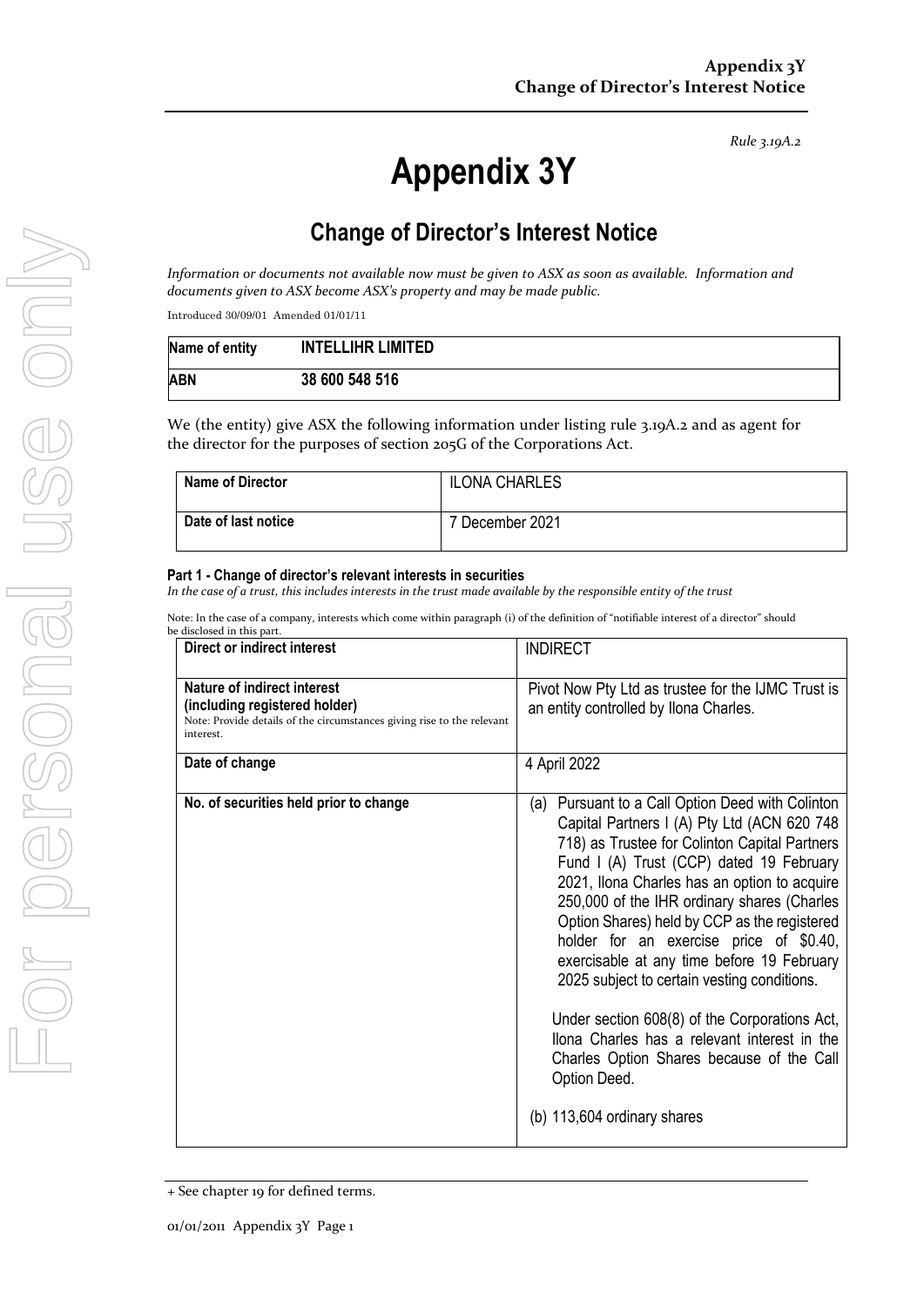| <b>Class</b>                                                                                                                                                                | Ordinary shares                                                                                                                                                                                                                                                                                                                                                                                                                                                                                                                                                                                                                                                                  |  |
|-----------------------------------------------------------------------------------------------------------------------------------------------------------------------------|----------------------------------------------------------------------------------------------------------------------------------------------------------------------------------------------------------------------------------------------------------------------------------------------------------------------------------------------------------------------------------------------------------------------------------------------------------------------------------------------------------------------------------------------------------------------------------------------------------------------------------------------------------------------------------|--|
| Number acquired                                                                                                                                                             | 47,325 ordinary shares                                                                                                                                                                                                                                                                                                                                                                                                                                                                                                                                                                                                                                                           |  |
| Number disposed                                                                                                                                                             | Nil                                                                                                                                                                                                                                                                                                                                                                                                                                                                                                                                                                                                                                                                              |  |
| <b>Value/Consideration</b><br>Note: If consideration is non-cash, provide details and estimated<br>valuation                                                                | \$0.158 per share                                                                                                                                                                                                                                                                                                                                                                                                                                                                                                                                                                                                                                                                |  |
| No. of securities held after change                                                                                                                                         | (a) Pursuant to a Call Option Deed with Colinton<br>Capital Partners I (A) Pty Ltd (ACN 620 748<br>718) as Trustee for Colinton Capital Partners<br>Fund I (A) Trust (CCP) dated 19 February<br>2021, Ilona Charles has an option to acquire<br>250,000 of the IHR ordinary shares (Charles<br>Option Shares) held by CCP as the registered<br>holder for an exercise price of \$0.40,<br>exercisable at any time before 19 February<br>2025 subject to certain vesting conditions.<br>Under section 608(8) of the Corporations Act,<br>Ilona Charles has a relevant interest in the<br>Charles Option Shares because of the Call<br>Option Deed.<br>(b) 160,929 ordinary shares |  |
| Nature of change<br>Example: on-market trade, off-market trade, exercise of options, issue<br>of securities under dividend reinvestment plan, participation in buy-<br>back | Shares issued as part of non-executive director<br>remuneration, following shareholder approval at<br>AGM held on 30 November 2021.                                                                                                                                                                                                                                                                                                                                                                                                                                                                                                                                              |  |

<sup>+</sup> See chapter 19 for defined terms.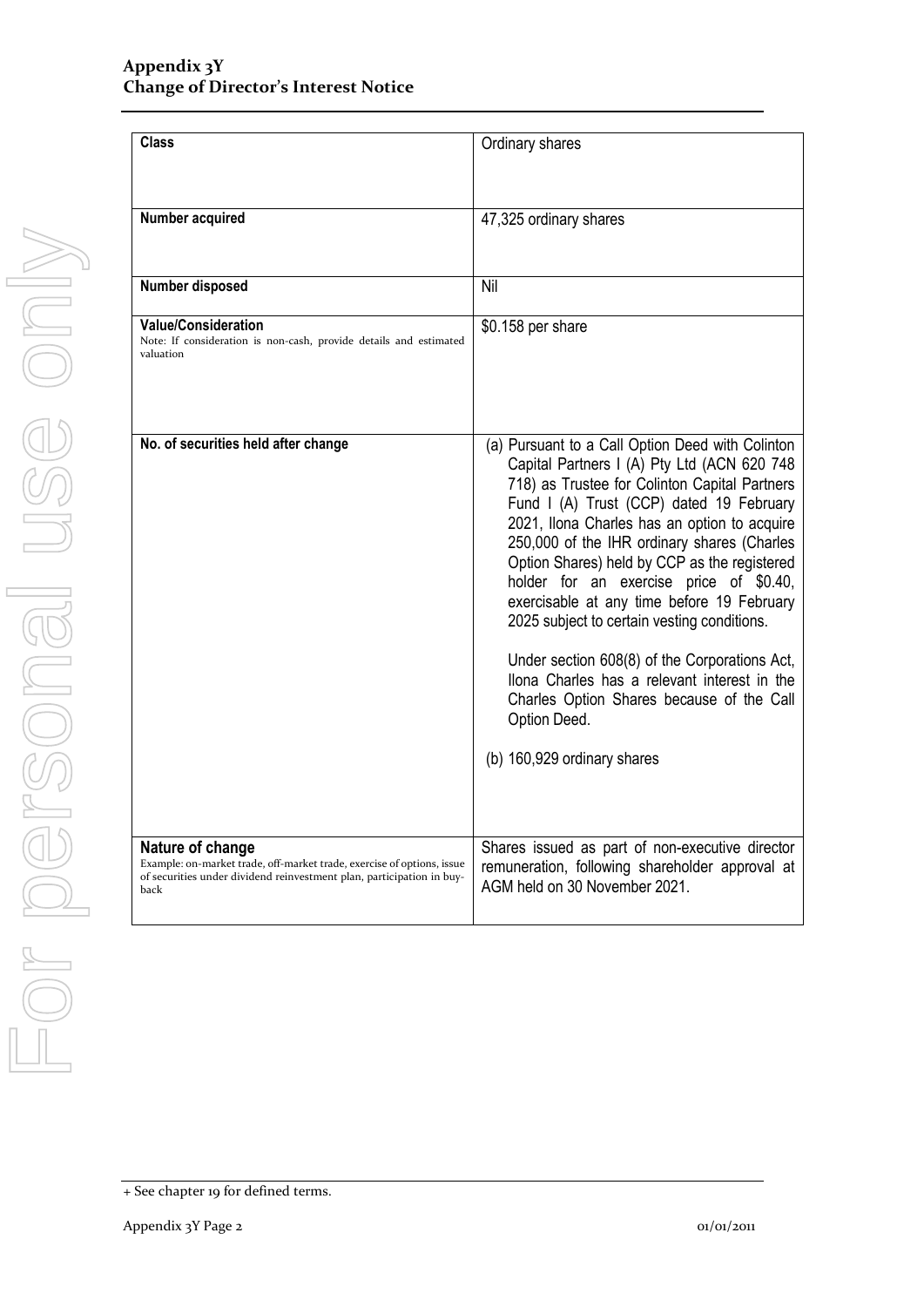### **Part 2 – Change of director's interests in contracts**

Note: In the case of a company, interests which come within paragraph (ii) of the definition of "notifiable interest of a director" should be disclosed in this part.

| Detail of contract                                                                                                                  | N/A |
|-------------------------------------------------------------------------------------------------------------------------------------|-----|
| <b>Nature of interest</b>                                                                                                           |     |
| Name of registered holder                                                                                                           |     |
| (if issued securities)                                                                                                              |     |
| Date of change                                                                                                                      |     |
| No. and class of securities to which                                                                                                |     |
| interest related prior to change<br>Note: Details are only required for a contract in<br>relation to which the interest has changed |     |
| Interest acquired                                                                                                                   |     |
| Interest disposed                                                                                                                   |     |
| <b>Value/Consideration</b><br>Note: If consideration is non-cash, provide details                                                   |     |
| and an estimated valuation                                                                                                          |     |
| Interest after change                                                                                                               |     |
|                                                                                                                                     |     |

### **Part 3 –** +**Closed period**

| Were the interests in the securities or contracts detailed above                                 | No. |
|--------------------------------------------------------------------------------------------------|-----|
| traded during a <sup>+</sup> closed period where prior written clearance<br>was required?        |     |
| If so, was prior written clearance provided to allow the trade to<br>proceed during this period? |     |
| If prior written clearance was provided, on what date was this<br>provided?                      |     |

<sup>+</sup> See chapter 19 for defined terms.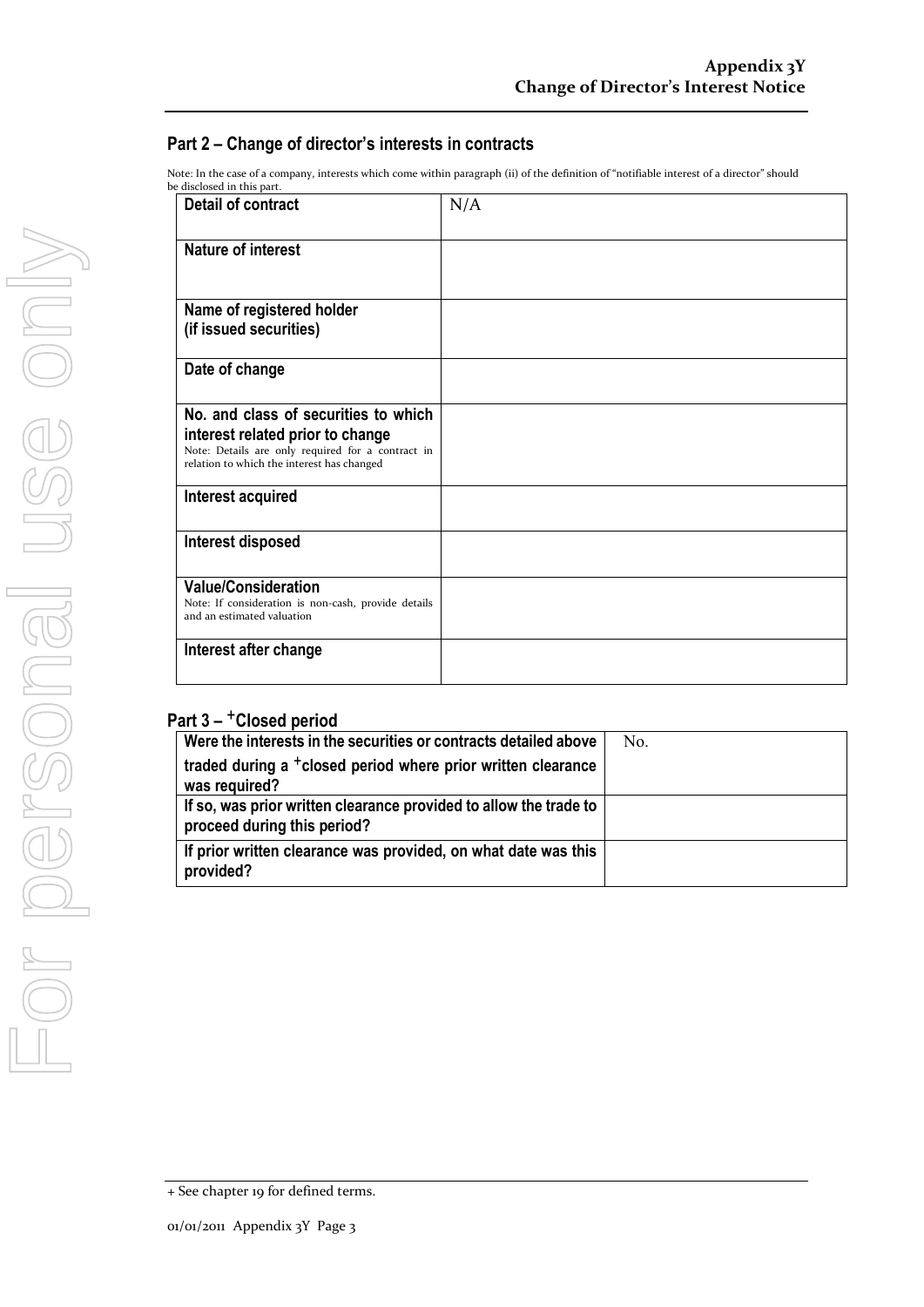*Rule 3.19A.2*

# **Appendix 3Y**

### **Change of Director's Interest Notice**

*Information or documents not available now must be given to ASX as soon as available. Information and documents given to ASX become ASX's property and may be made public.*

Introduced 30/09/01 Amended 01/01/11

| Name of entity | <b>INTELLIHR LIMITED</b> |
|----------------|--------------------------|
| ABN            | 38 600 548 516           |

We (the entity) give ASX the following information under listing rule 3.19A.2 and as agent for the director for the purposes of section 205G of the Corporations Act.

| <b>Name of Director</b> | <b>BELINDA LAJOIE</b> |
|-------------------------|-----------------------|
| Date of last notice     | 7 December 2021       |

#### **Part 1 - Change of director's relevant interests in securities**

*In the case of a trust, this includes interests in the trust made available by the responsible entity of the trust*

Note: In the case of a company, interests which come within paragraph (i) of the definition of "notifiable interest of a director" should be disclo

| ле анхнозеа ни синз раге.<br>Direct or indirect interest                                                                                            | <b>INDIRECT</b>                                                            |  |
|-----------------------------------------------------------------------------------------------------------------------------------------------------|----------------------------------------------------------------------------|--|
| Nature of indirect interest<br>(including registered holder)<br>Note: Provide details of the circumstances giving rise to the relevant<br>interest. | Belinda Lajoie is a trustee and beneficiary of the<br>Lajoie Family Trust. |  |
| Date of change                                                                                                                                      | 4 April 2022                                                               |  |
| No. of securities held prior to change                                                                                                              | 85,092 ordinary shares                                                     |  |
| <b>Class</b>                                                                                                                                        | Ordinary shares                                                            |  |
| Number acquired                                                                                                                                     | 47,325 ordinary shares                                                     |  |
| Number disposed                                                                                                                                     | Nil                                                                        |  |
| <b>Value/Consideration</b><br>Note: If consideration is non-cash, provide details and estimated<br>valuation                                        | \$0.158 per share                                                          |  |

<sup>+</sup> See chapter 19 for defined terms.